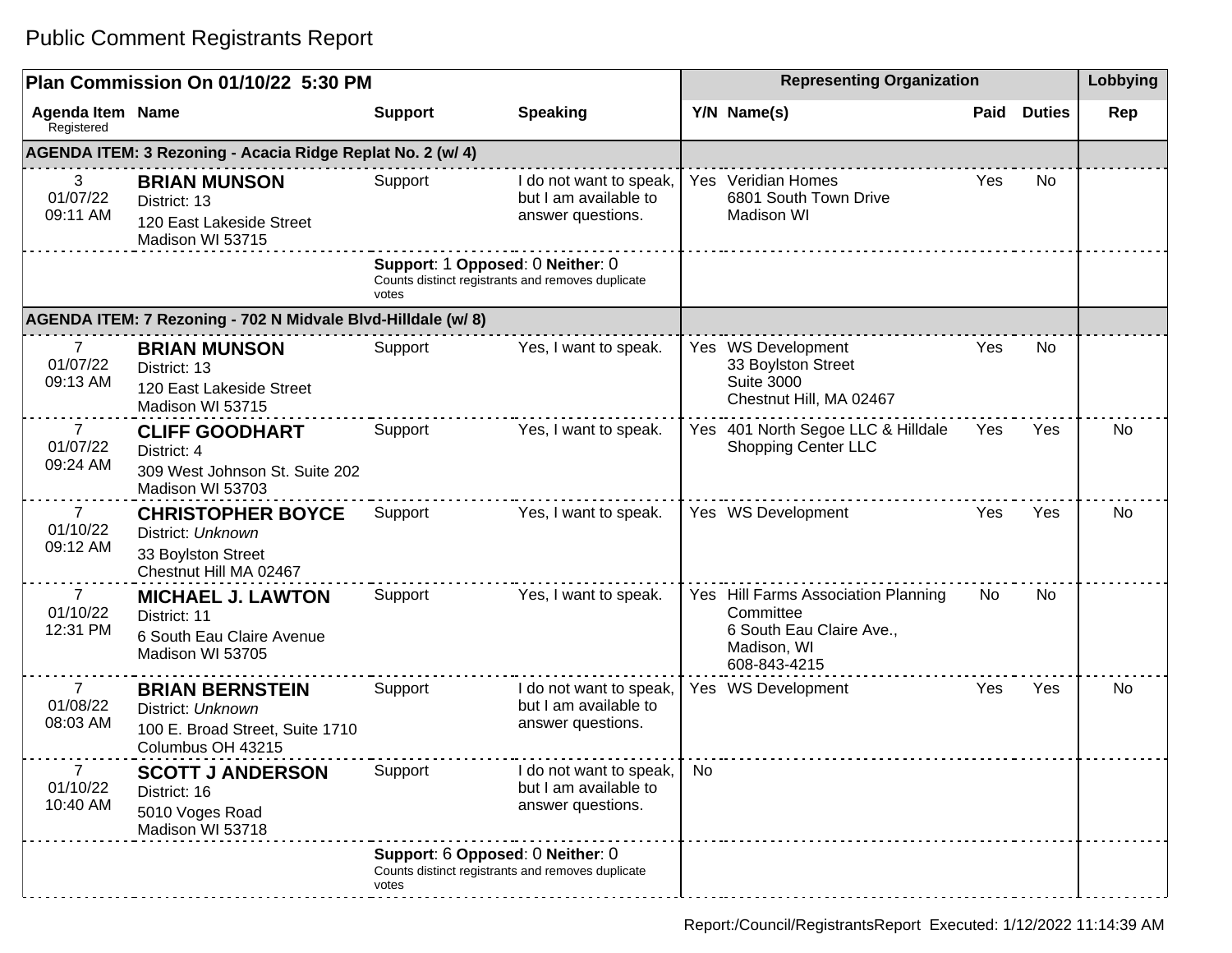| Plan Commission On 01/10/22 5:30 PM   |                                                                                           |                                                                                                |                                                                                           | <b>Representing Organization</b> |                                                                             |            |               | Lobbying  |
|---------------------------------------|-------------------------------------------------------------------------------------------|------------------------------------------------------------------------------------------------|-------------------------------------------------------------------------------------------|----------------------------------|-----------------------------------------------------------------------------|------------|---------------|-----------|
| <b>Agenda Item Name</b><br>Registered |                                                                                           | <b>Support</b>                                                                                 | <b>Speaking</b>                                                                           |                                  | Y/N Name(s)                                                                 | Paid       | <b>Duties</b> | Rep       |
|                                       | AGENDA ITEM: 8 Demolition - 401 N Segoe Rd (w/7)                                          |                                                                                                |                                                                                           |                                  |                                                                             |            |               |           |
| 8<br>01/10/22<br>05:18 PM             | <b>BOB KLEBBA</b><br>District: 6<br>704 E Gorham St<br>madison WI 53701                   | Oppose                                                                                         | Yes, I want to speak.                                                                     |                                  | Yes Madison Trust for Historic<br>Preservation<br>POB 296, Madison WI 53701 | No.        | <b>No</b>     |           |
|                                       |                                                                                           | Support: 0 Opposed: 1 Neither: 0<br>Counts distinct registrants and removes duplicate<br>votes |                                                                                           |                                  |                                                                             |            |               |           |
|                                       | AGENDA ITEM: 9 Subdivision - University Research Park-Pioneer 1st Addn Replat             |                                                                                                |                                                                                           |                                  |                                                                             |            |               |           |
| 9<br>01/10/22<br>08:53 AM             | <b>JOHN HORN</b><br>District: 1<br>8818 Nelson Crossing<br>Madison WI 53593               | Oppose                                                                                         | Yes, I want to speak.                                                                     | <b>No</b>                        |                                                                             |            |               |           |
| 9<br>01/06/22<br>07:03 PM             | <b>BREA WARNER</b><br>District: 1<br>813 Sundance Dr<br>VERONA WI 53593                   | oppose                                                                                         | Neither support nor I do not want to speak,<br>but I am available to<br>answer questions. | <b>No</b>                        |                                                                             |            |               |           |
| 9<br>01/10/22<br>02:16 PM             | <b>AARON OLVER</b><br>District: 19<br>505 S. Rosa Road 201<br>Madison WI 53719            | Support                                                                                        | I do not want to speak,<br>but I am available to<br>answer questions.                     |                                  | Yes University Research Park, Inc.<br>505 S. Rosa Road<br>Madison, WI 53719 | No.        | Yes           | No        |
| 9<br>01/10/22<br>05:08 PM             | <b>DAVID WOLMUTT</b><br>District: 4<br>44 E. Mifflin St.<br>Madison WI 53703              | Support                                                                                        | I do not want to speak,<br>but I am available to<br>answer questions.                     | No                               |                                                                             |            |               |           |
| 9<br>01/10/22<br>05:44 PM             | <b>PAUL D MUENCH</b><br>District: 19<br>510 Charmany Drive, Suite 250<br>Madison WI 53719 | Support                                                                                        | I do not want to speak,<br>but I am available to<br>answer questions.                     |                                  | Yes University Research Park                                                | <b>Yes</b> | Yes           | <b>No</b> |
|                                       |                                                                                           | Support: 3 Opposed: 1 Neither: 1<br>Counts distinct registrants and removes duplicate<br>votes |                                                                                           |                                  |                                                                             |            |               |           |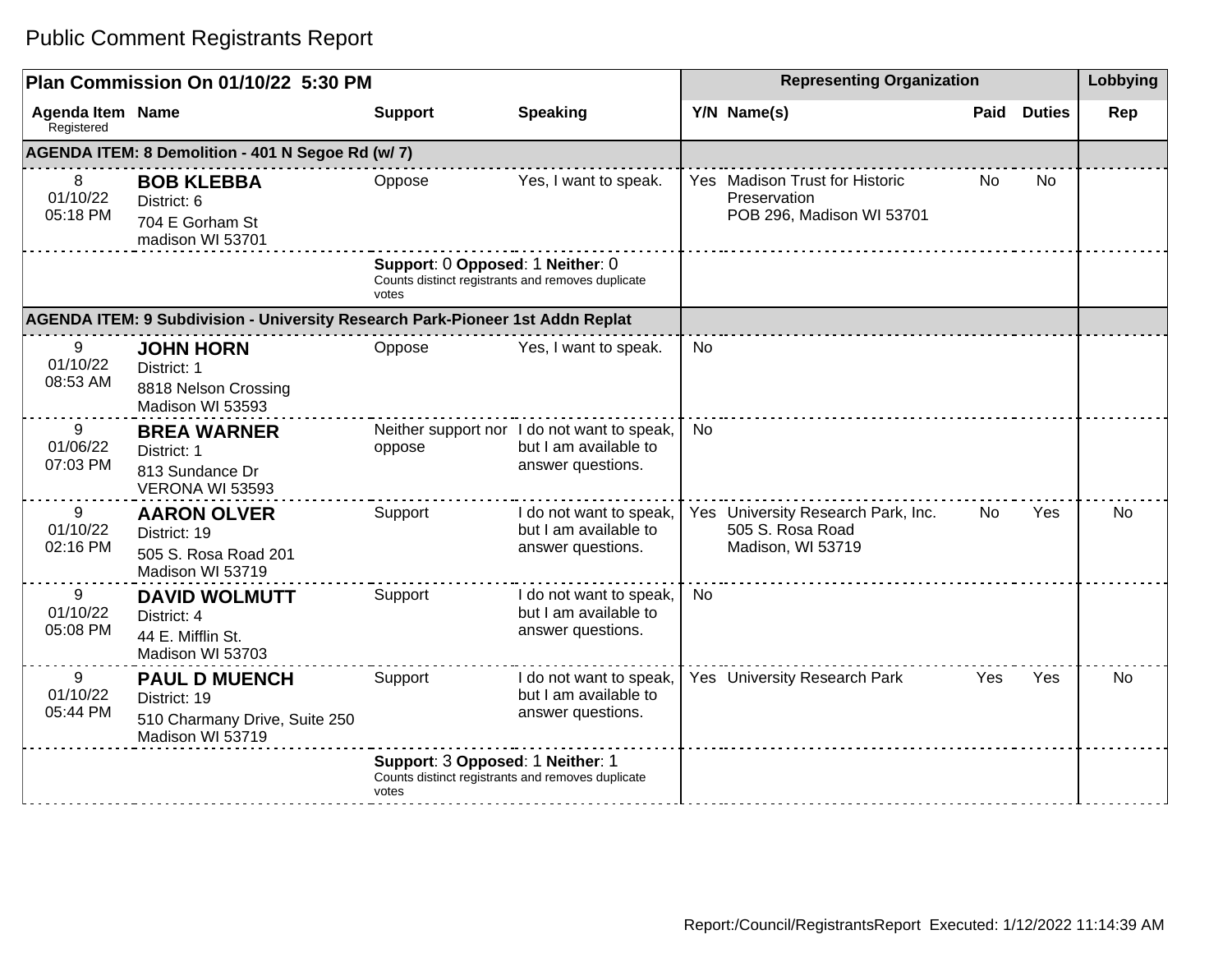|                                                     | Plan Commission On 01/10/22 5:30 PM                                                                                                |                |                                                                                       |           | <b>Representing Organization</b>                                            |      |               |     |
|-----------------------------------------------------|------------------------------------------------------------------------------------------------------------------------------------|----------------|---------------------------------------------------------------------------------------|-----------|-----------------------------------------------------------------------------|------|---------------|-----|
| <b>Agenda Item Name</b><br>Registered               |                                                                                                                                    | <b>Support</b> | <b>Speaking</b>                                                                       |           | Y/N Name(s)                                                                 | Paid | <b>Duties</b> | Rep |
|                                                     | AGENDA ITEM: 10 Cond Use - 1824 S Park St                                                                                          |                |                                                                                       |           |                                                                             |      |               |     |
| 10<br>01/06/22<br>08:20 PM                          | <b>ERIC KOM</b><br>District: Unknown<br>7780 Elmwood Ave. 208<br>Middleton WI 53562                                                | Support        | I do not want to speak,<br>but I am available to<br>answer questions.                 |           | Yes Toby Arteaga; Geovani, LLC<br>1004 Fish Hatchery Rd<br>Madison, WI 5371 | Yes  | Yes           | No  |
|                                                     |                                                                                                                                    | votes          | Support: 1 Opposed: 0 Neither: 0<br>Counts distinct registrants and removes duplicate |           |                                                                             |      |               |     |
|                                                     | AGENDA ITEM: 11 Cond Use - 1422 MacArthur Rd                                                                                       |                |                                                                                       |           |                                                                             |      |               |     |
| 11<br>01/07/22<br>02:17 PM                          | <b>EMILY MESSERSMITH</b><br>(APPLICANT/PROJECT<br><b>CONTACT PERSON)</b><br>District: 4<br>15 Washington Place<br>Madison WI 53703 | Support        | Yes, I want to speak.                                                                 | <b>No</b> |                                                                             |      |               |     |
| 11<br>01/10/22<br>04:03 PM                          | <b>CHARLES BURHANS</b><br>District: 4<br>15 Washington Pl<br>Madison WI 53703                                                      | Support        | I do not want to speak,<br>but I am available to<br>answer questions.                 | <b>No</b> |                                                                             |      |               |     |
| 11<br>01/10/22<br>02:57 PM                          | <b>SHELLY DREFCINSKI</b><br>District: Unknown<br>5504 Midmoor Rd<br>Monona WI 53716                                                | Oppose         | No, I do not want to<br>speak.                                                        | <b>No</b> |                                                                             |      |               |     |
|                                                     |                                                                                                                                    | votes          | Support: 2 Opposed: 1 Neither: 0<br>Counts distinct registrants and removes duplicate |           |                                                                             |      |               |     |
| <b>AGENDA ITEM: 12 Demolition - 3340 Gregory St</b> |                                                                                                                                    |                |                                                                                       |           |                                                                             |      |               |     |
| 12<br>01/08/22<br>03:40 PM                          | <b>PATRICK RANK</b><br>District: 4<br>420 W Dayton St 1030<br>Madison WI 53703                                                     | Support        | I do not want to speak,<br>but I am available to<br>answer questions.                 | <b>No</b> |                                                                             |      |               |     |
|                                                     |                                                                                                                                    | votes          | Support: 1 Opposed: 0 Neither: 0<br>Counts distinct registrants and removes duplicate |           |                                                                             |      |               |     |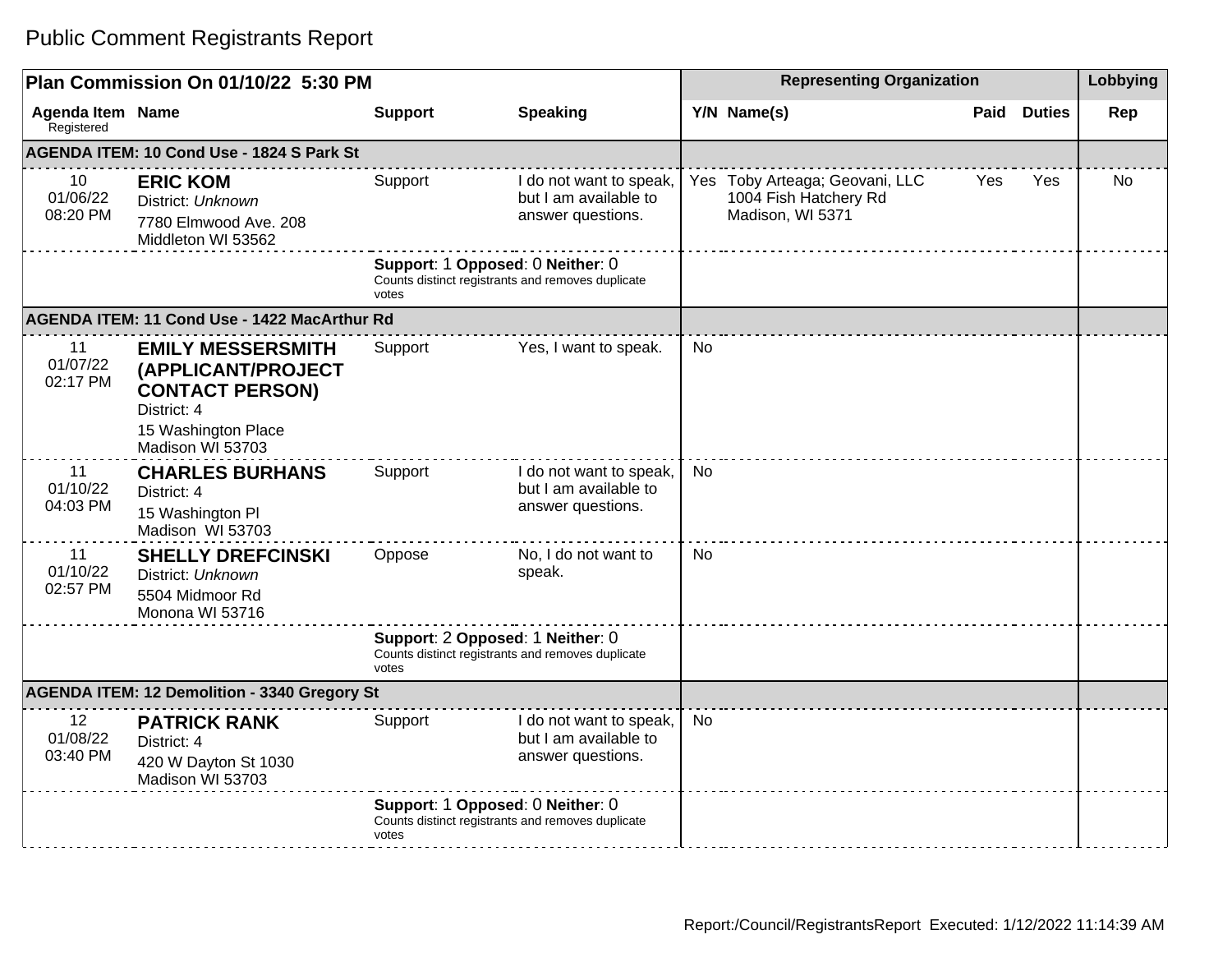| Plan Commission On 01/10/22 5:30 PM   |                                                                                                                      |                                                                                                |                                                                       |           | Lobbying                                                                                                                                      |      |               |     |
|---------------------------------------|----------------------------------------------------------------------------------------------------------------------|------------------------------------------------------------------------------------------------|-----------------------------------------------------------------------|-----------|-----------------------------------------------------------------------------------------------------------------------------------------------|------|---------------|-----|
| <b>Agenda Item Name</b><br>Registered |                                                                                                                      | <b>Support</b>                                                                                 | <b>Speaking</b>                                                       |           | Y/N Name(s)                                                                                                                                   | Paid | <b>Duties</b> | Rep |
|                                       | AGENDA ITEM: 14 Demolition - 504-524 W Johnson St, et al (w/ 15 & 16)                                                |                                                                                                |                                                                       |           |                                                                                                                                               |      |               |     |
| 14<br>01/09/22<br>05:54 PM            | <b>NEIL REARDON</b><br>District: Unknown<br>500 Washington Avenue South<br><b>Suite 1080</b><br>Minneapolis MN 55401 | Support                                                                                        | Yes, I want to speak.                                                 |           | Yes Neil Reardon<br>ESG   Architecture & Design<br>500 Washington Avenue South,<br><b>Suite 1080</b><br>Minneapolis, MN 55415<br>612.524.4218 | Yes  | Yes           | No  |
| 14<br>01/09/22<br>06:43 PM            | <b>CLEO Y LE</b><br>District: 8<br>930 College Court<br>Madison WI 53715                                             | oppose                                                                                         | Neither support nor Yes, I want to speak.                             | <b>No</b> |                                                                                                                                               |      |               |     |
| 14<br>01/10/22<br>08:39 AM            | <b>NATHAN CANTLEY</b><br>District: Unknown<br>855 Idaho Ave W<br>Saint Paul MN 55117                                 | Support                                                                                        | Yes, I want to speak.                                                 |           | Yes ESG Architecture & Design, 500<br>S Washington Ave # 1080,<br>Minneapolis, MN 55415;<br>$(612)339 - 5508.$                                | Yes  | Yes           | No  |
| 14<br>01/10/22<br>04:05 PM            | <b>ELI TSAROVSKY</b><br>District: 2<br>620 N Carroll Street<br>Madison WI 53703                                      | oppose                                                                                         | Neither support nor Yes, I want to speak.                             |           | Yes Campus Area Neighborhood<br>Association                                                                                                   | No   | No            |     |
|                                       |                                                                                                                      | Support: 2 Opposed: 0 Neither: 2<br>Counts distinct registrants and removes duplicate<br>votes |                                                                       |           |                                                                                                                                               |      |               |     |
|                                       | AGENDA ITEM: 15 Cond Use - 504-524 W Johnson St, et al (w/ 14 & 16)                                                  |                                                                                                |                                                                       |           |                                                                                                                                               |      |               |     |
| 15<br>01/10/22<br>11:49 AM            | <b>MITCH KORTE</b><br>District: Unknown<br>3000 Locust Street<br>St. Louis MO 63103                                  | Support                                                                                        | Yes, I want to speak.                                                 |           | Yes Subtext Development, 3000<br>Locust Street, St. Louis, MO<br>63103, 314-805-1961                                                          | Yes  | Yes           | No. |
| 15<br>01/10/22<br>04:06 PM            | <b>ELI TSAROVSKY</b><br>District: 2<br>620 N Carroll Street<br>Madison WI 53703                                      | oppose                                                                                         | Neither support nor Yes, I want to speak.                             |           | Yes Campus Area Neighborhood<br>Association                                                                                                   | No   | <b>No</b>     |     |
| 15<br>01/07/22<br>07:47 AM            | <b>ANGIE BLACK</b><br>District: 4<br>222 West Washington Ave Suite<br>705<br>Madison WI 53703                        | Support                                                                                        | I do not want to speak,<br>but I am available to<br>answer questions. |           | Yes Subtext<br>3000 Locust Street<br>St. Louis, MO 63103<br>314-502-1418                                                                      | Yes  | No            |     |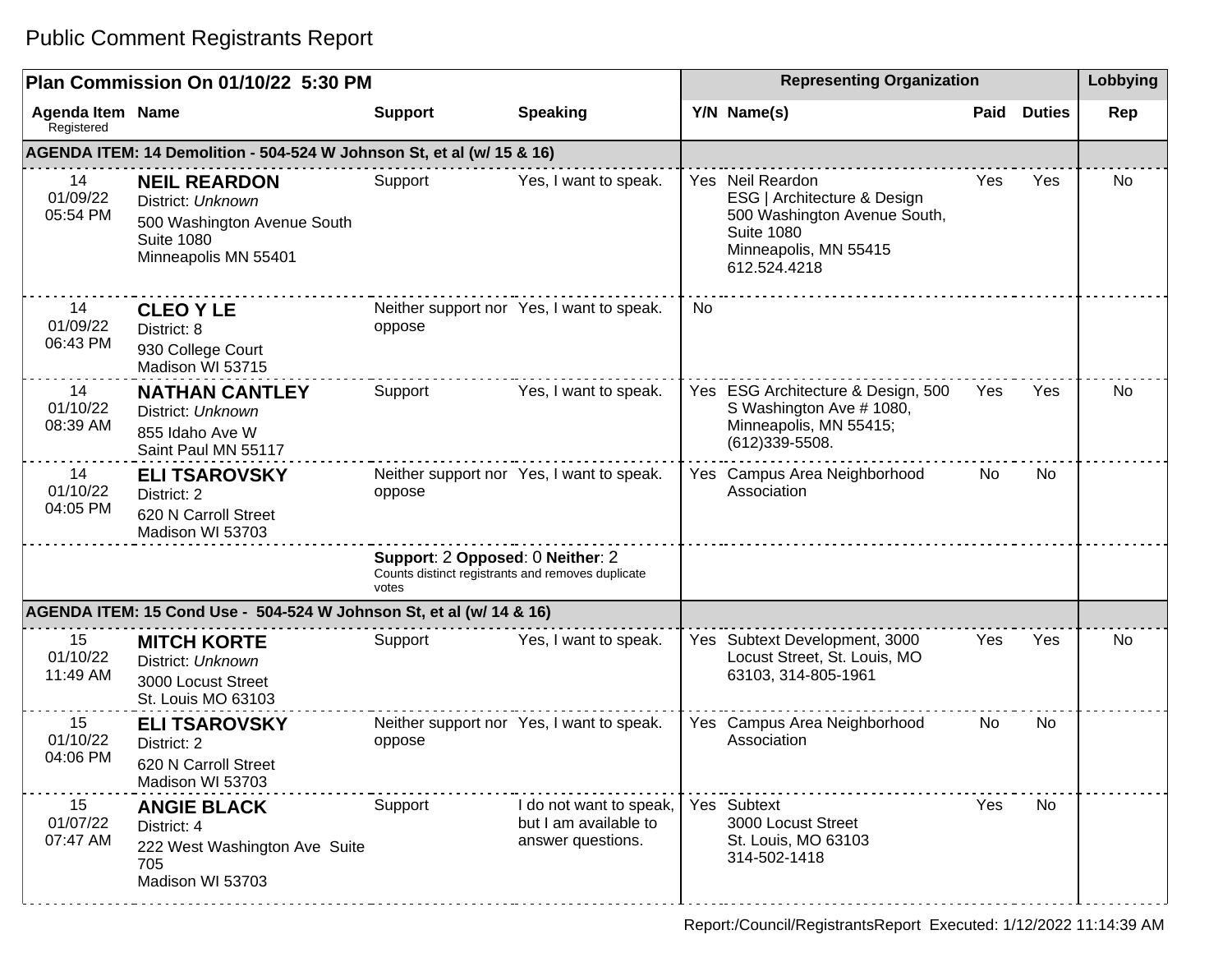|                                       | Plan Commission On 01/10/22 5:30 PM                                                      |                                           |                                                                       | <b>Representing Organization</b> |                                                                                       |      |               | Lobbying |
|---------------------------------------|------------------------------------------------------------------------------------------|-------------------------------------------|-----------------------------------------------------------------------|----------------------------------|---------------------------------------------------------------------------------------|------|---------------|----------|
| <b>Agenda Item Name</b><br>Registered |                                                                                          | <b>Support</b>                            | <b>Speaking</b>                                                       |                                  | Y/N Name(s)                                                                           | Paid | <b>Duties</b> | Rep      |
|                                       |                                                                                          | Support: 2 Opposed: 0 Neither: 1<br>votes | Counts distinct registrants and removes duplicate                     |                                  |                                                                                       |      |               |          |
|                                       | AGENDA ITEM: 16 CSM - 504-524 W Johnson St, et al (w/ 14 & 15)                           |                                           |                                                                       |                                  |                                                                                       |      |               |          |
| 16<br>01/10/22<br>04:07 PM            | <b>ELI TSAROVSKY</b><br>District: 2<br>620 N Carroll Street<br>Madison WI 53703          | oppose                                    | Neither support nor Yes, I want to speak.                             |                                  | Yes Campus Area Neighborhood<br>Association                                           | No   | No            |          |
|                                       |                                                                                          | Support: 0 Opposed: 0 Neither: 1<br>votes | Counts distinct registrants and removes duplicate                     |                                  |                                                                                       |      |               |          |
|                                       | <b>AGENDA ITEM: 17 Demolition - 1713 Monroe St</b>                                       |                                           |                                                                       |                                  |                                                                                       |      |               |          |
| 17<br>01/10/22<br>05:23 PM            | <b>GERALDINE BODLEY</b><br>District: 13<br>809 Grant Street<br>Madison WI 53711          | Support                                   | No, I do not want to<br>speak.                                        | <b>No</b>                        |                                                                                       |      |               |          |
|                                       |                                                                                          | Support: 1 Opposed: 0 Neither: 0<br>votes | Counts distinct registrants and removes duplicate                     |                                  |                                                                                       |      |               |          |
|                                       | <b>AGENDA ITEM: 18 Demolition - 1128 E Washington Ave</b>                                |                                           |                                                                       |                                  |                                                                                       |      |               |          |
| 18<br>01/07/22<br>10:19 AM            | <b>KAREN BANASZAK</b><br>District: 6<br>1144 Curtis Ct.<br>Madison WI 53703              | Support                                   | Yes, I want to speak.                                                 | <b>No</b>                        |                                                                                       |      |               |          |
| 18<br>01/07/22<br>10:21 AM            | <b>JEFF REINKE</b><br>District: 6<br>1144 Curtis Ct.<br>Madison WI 53703                 | Support                                   | Yes, I want to speak.                                                 | <b>No</b>                        |                                                                                       |      |               |          |
| 18<br>01/10/22<br>10:05 AM            | <b>MELISSA HUGGINS</b><br>District: 6<br>807 E. Johnson Apt 401<br>Madison WI 53703-4784 | Support                                   | I do not want to speak,<br>but I am available to<br>answer questions. |                                  | Yes WYSO, 17 Applegate Ct Suite 10, Yes<br>Madison, WI 53713<br>Phone: (608) 733-6283 |      | Yes           | No.      |
|                                       |                                                                                          | Support: 3 Opposed: 0 Neither: 0<br>votes | Counts distinct registrants and removes duplicate                     |                                  |                                                                                       |      |               |          |